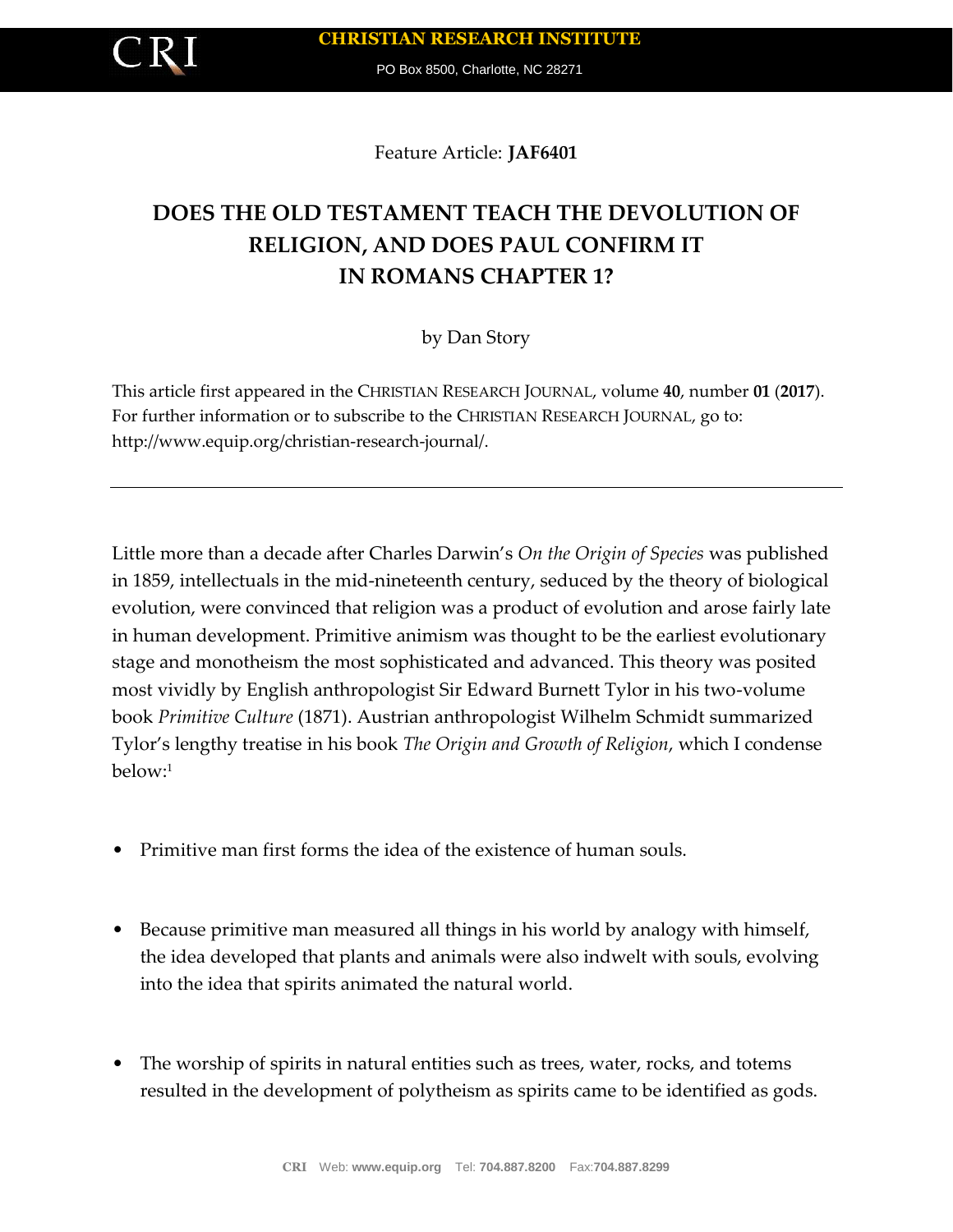- Eventually there evolved the concept of helpful or harmful forces, or a dualism of good and bad gods. [Somewhere along the way, pantheism also evolved from primitive animism, but on a separate branch of evolution's religion tree.]
- The end result of this evolution of religion was monotheism. Concludes Tylor: "Animism has its distinct and consistent outcome, and Polytheism its distinct and consistent completion, in the doctrine of a Supreme Deity."<sup>2</sup>

Although Tylor's theory had great influence and was accepted by most students of religion in the late nineteenth century  $-$  almost without alteration  $-$  it was later attacked by many of his successors. Nevertheless, an evolutionary understanding of the origin and development of religion persists in many quarters of academia to this day as to be expected in a secular culture increasingly entrenched in philosophical materialism. But can this theory be substantiated by modern studies in comparative religion and ethnology? More important, is there any indication in Scripture to support such a claim? In both cases, the answer is no, and there are three lines of evidence that refute the evolutionary theory of religion.

## **WHAT DO ETHNOLOGY AND COMPARATIVE RELIGION ACTUALLY REVEAL?**

If religion is a product of evolution, there should be a time in history when religion was absent from human culture. But no prereligious culture ever has been found. Moreover, if monotheism has evolutionary roots in animism, primitive societies should be void of any inklings of monotheism. But this is not the case. Ethnological studies reveal that traces of monotheism are a near-universal ingredient in the oldest cultures on Earth: aboriginal Australians, pre-European Native Americans, Mongolians, Polynesians, Zulus, Bushmen and other African tribal people. All of these cultures recognized a primal Father or "High God," even if he was not the primary focus of religious activities. The same is true for Eastern religions.

### **"Lord of Heaven"**

Missionary and author Don Richardson, well known for his anthropological and linguistic work among primitive peoples, writes that the earliest reference to religion in China is a Supreme God called "*Shang Ti* — the Lord of Heaven," which "predates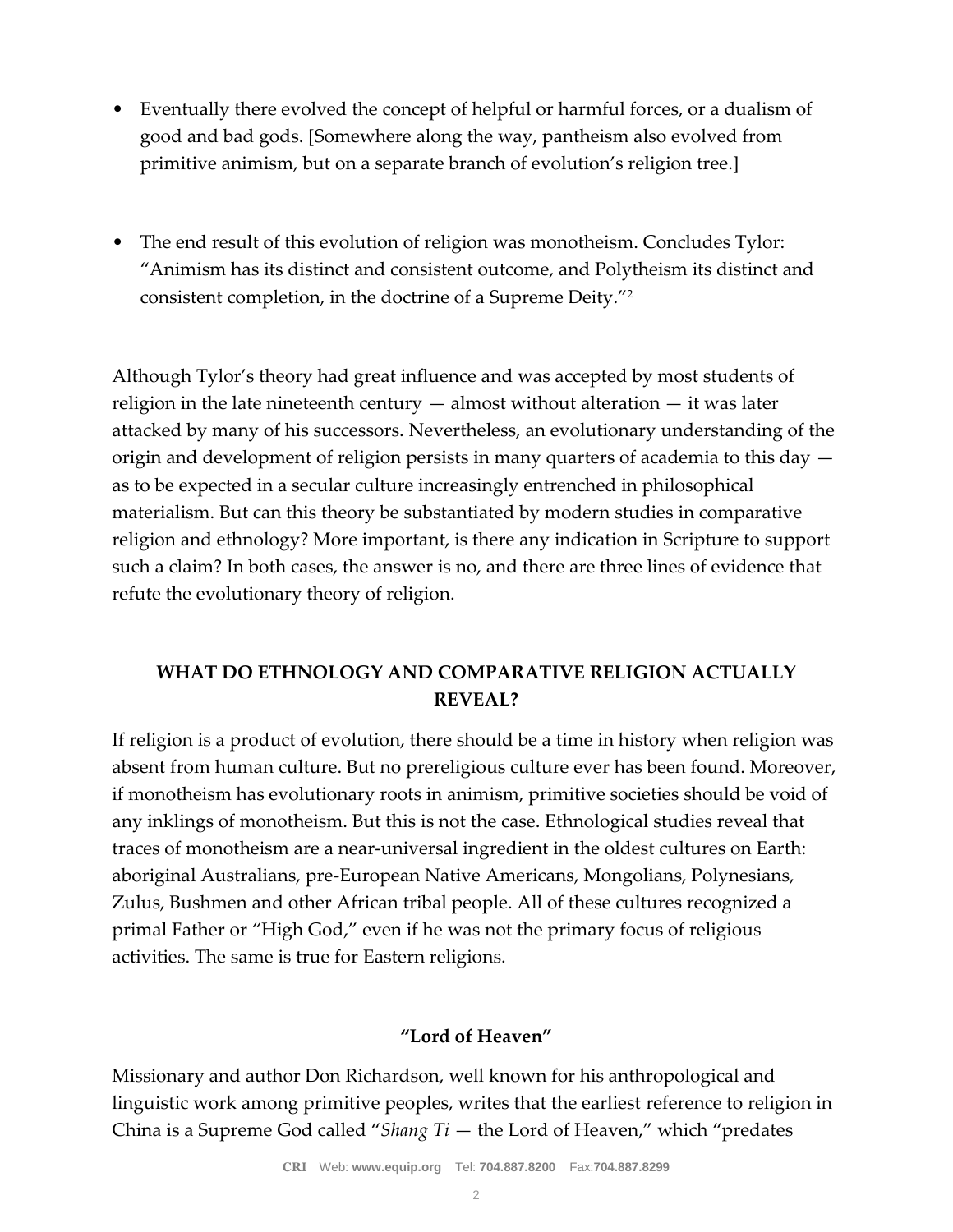Confucianism, Taoism and Buddhism by an unknown number of centuries."<sup>3</sup> This is corroborated by the *Encyclopedia of Religions and Ethics*: "The Chinese language possesses two terms which, as far as etymology goes, [Shang Ti] seems adequate to stand for God.…The earliest reference to Shang Ti, or indeed to any religion whatever, in the ancient history of China" refers to this ancient term.<sup>4</sup>

Nor has ethnology revealed any evidence that polytheism evolved into monotheism. Reformed Dutch theologian Herman Bavinck explains:

*We have no historical testimony to the development of polytheism into pure monotheism; when polytheism comes no longer to satisfy the intellectual circles, it is remodeled into pantheism, which has in common with polytheism the "nature-character" of the godhead, and dissolves the multitude of nature-gods into one nature-godhead. On the other hand, we have many historical examples of monotheism not developing, indeed, but gradually degenerating into polytheism and polydemonism*. 5

Old Testament scholar, the late Ronald Youngblood, agrees:

*It cannot be shown that there is a universal tendency on the part of polytheistic religions to gradually reduce the number of deities until finally arriving at one deity [monotheism]. In some instances, in fact, such a religion may even add more deities as its adherents become aware of more and more natural phenomena to deify! At any rate, the Old Testament teaches that monotheism, far from having evolved through the centuries of Israel's history, is one of the inspired insights revealed to the covenant people by the one true God Himself*. 6

Youngblood's statement that the Old Testament teaches monotheism brings us to our next evidence refuting the evolutionary theory of religion. In the biblical narrative, monotheism actually *devolved* into polytheism and idolatry.

#### **WHAT THE OLD TESTAMENT SAYS**

Genesis chapter 1 opens with the phrase "In the beginning God…." Nowhere throughout the remaining sixty-five books of the Old and New Testaments is the transcendent, eternal, creator God of Genesis portrayed in any way other than the one true living God — monotheism. (Christians recognize the Trinitarian attribute of God, but this does not detract from essential monotheism.) When God revealed Himself to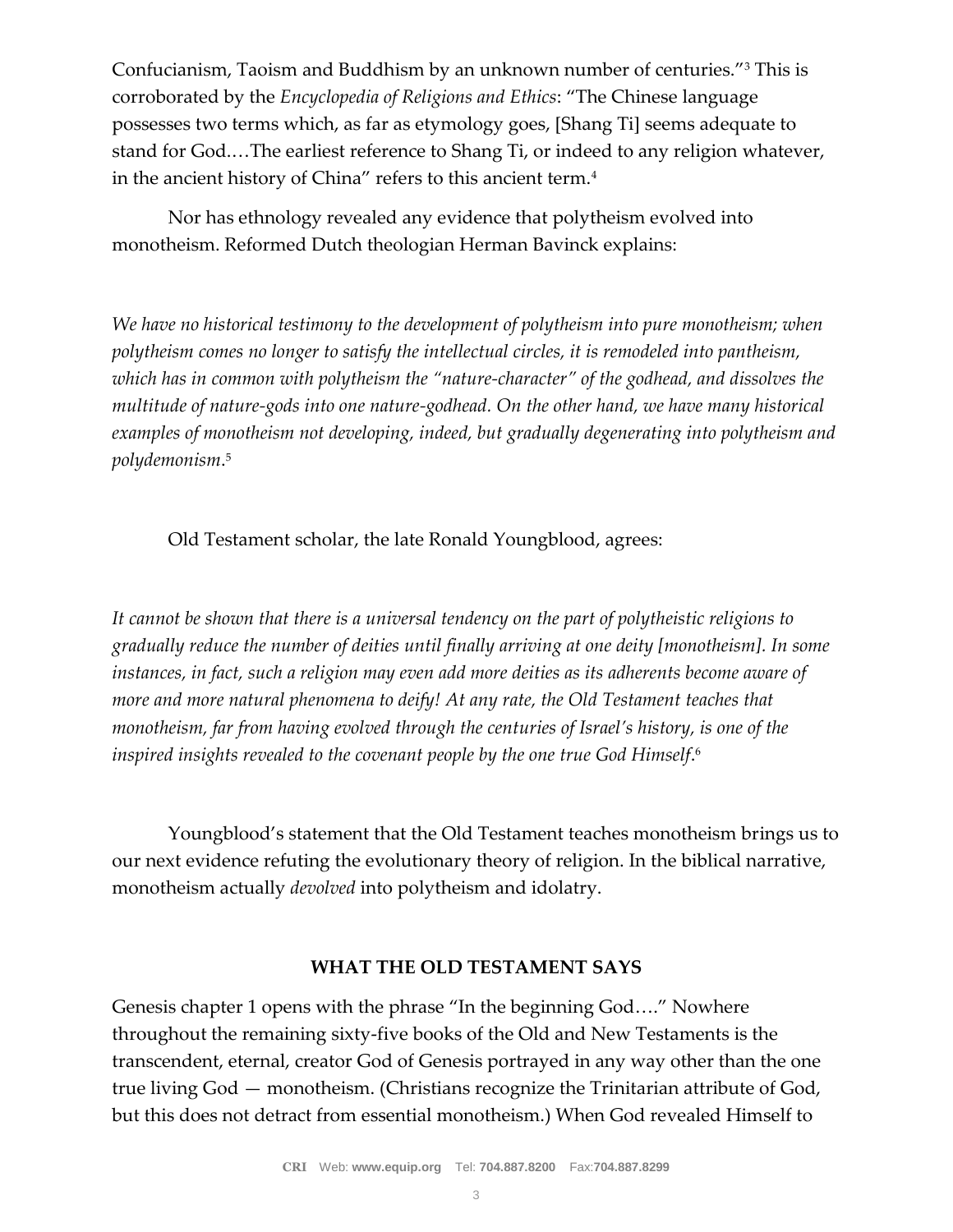Adam in Genesis chapter 2, there is no question that Adam knew Him as a single personal deity, and this understanding continued on through the first eleven chapters of Genesis. For example, we are told in Genesis 4:26 that the descendants of Seth "began to call upon the name of the LORD" (Yahweh — singular). Several generations later, we read that Enoch "walked with God" (5:24).

When we come to Genesis chapter 6, the entire human race — with the exception of Noah and his family — had turned from God and brought on themselves the judgment of the worldwide flood. Yet *even then*, the biblical narrative gives no indication that the rebellious human race worshipped false gods or practiced idolatry. The Bible only relates that "the LORD saw how great man's wickedness on the earth had become, and that every inclination of the thoughts of his heart was only evil all the time" (6:5). People knew of the one true God even though they rebelled against Him.

By Genesis 11, despite mankind's fresh start as descendants of godly Noah, people were once again rebelling against God, prompting Him to separate the human race into various language groups and to scatter them to other parts of the world. But *even then* the Bible does not relate that the inhabitants of Babel practiced pagan religious beliefs or idolatry  $-$  although building a "tower that reaches to the heavens" (v. 4) may have been the beginning stages of idolatry.

#### **The Judgment of Babel**

Sometime after Babel and the proliferation of nations, cultures, and languages — along with Scripture's shift of focus to the future nation of Israel — the Bible begins to speak increasingly about pagan practices, in particular polytheism and idolatry. From the time of Abram (Abraham), God stopped dealing with the family of man corporately, and the human race continued to turn from God and spiral downward into ever more decadent moral behavior (e.g., Gen. 15:16; cf. Deut. 9:4–5).

But *even then* there were exceptions. Although God was not dealing with the family of man corporately, individuals throughout biblical history, such as Job and Melchizedek — who lived in the interim between Babel and Abraham — knew and worshipped the God revealed in Scripture. We can be certain these men were not alone in this knowledge. The book of Job mentions other people who knew and worshiped the one true God.

All this is to say that in the furthest reaches of biblical history, God has always revealed Himself as a single personal deity — monotheism. Pre-Babel humanity knew God as one, even as they rebelled against Him. According to the biblical narrative, it was *after* the judgment of Babel that we read about the rise of false religions. Except for Israel, the nations of the world turned away from the one true and living God and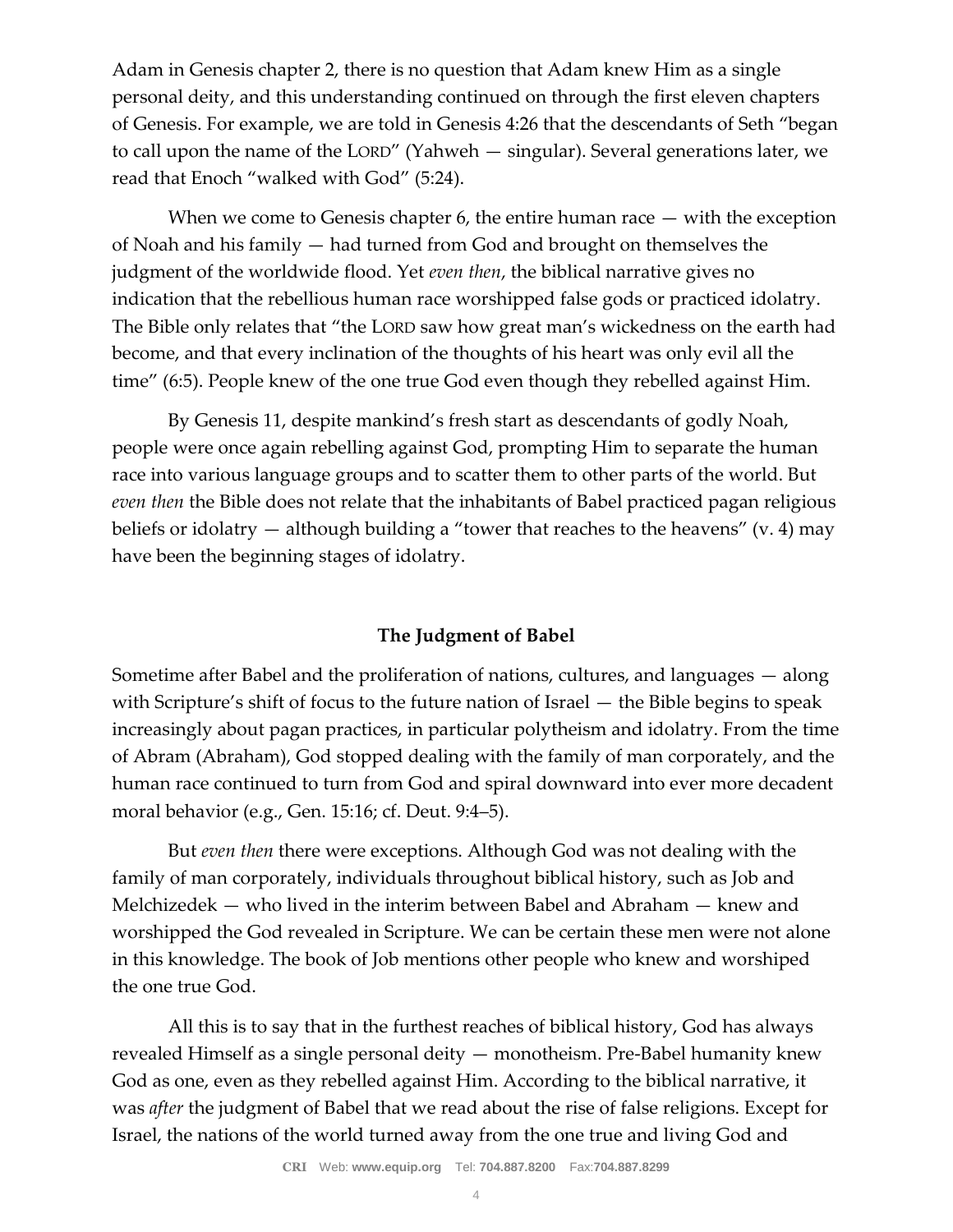began to worship idols and practice polytheism. Israel, alone among the world's nations, continued to worship God as one (Deut. 6:4). (This is not to say that the Israelites were always faithful to God. Their history is replete with cycles of rebellion and apostasy.)

Two facts are apparent in light of this. First, God's revelation to the human race has always been in harmony with His essential monotheistic nature. Second, animism, polytheism, pantheism, idolatry, neopaganism (nature worship), and all the other deviant views of God *devolved from* mankind's original knowledge of God as one Being. Again, theologian Bavinck put it well:

*For although Abraham left Babylonia and was sent to dwell apart in a strange land, the God who manifested himself to him, and later to Moses and to Israel, is no new, strange God, but the God of old, the creator of heaven and earth, the Lord of all things, who had been originally known to all men, and had still preserved the knowledge and worship of himself in many, in more or less pure form. The segregation and the election of Israel served the sole purpose of maintaining, unmixed and unadulterated, continuing and perfecting, the original revelation, which more and more threatened to be lost, so that it might again in the fullness of time [i.e. the incarnation of Jesus Christ] be made the property of the whole of mankind.*<sup>7</sup>

Critics who hold to an evolutionary view of religion will argue that the Hebrew God YHWH evolved from a pre- Israelite tribal deity. Scripture does imply that the emerging Hebrew nation perceived the gods of surrounding pagan cultures as actual gods (e.g. Ex. 12:12; 32:8; Deut. 5:7), but it is a causal fallacy to assume that YHWH evolved from these deities, regardless of how the Hebrews may have perceived them during their formative years. The Hebrews in the Pentateuchal era did not have a fully developed theology of God as He is — even though God revealed Himself to them as "one" (Deut. 6:4). As Bavinck explained, God's self-revelation to the emerging nation of Israel was a progressive revelation, a "continuing and perfecting [of] the original revelation."

#### **WHAT THE APOSTLE PAUL SAYS**

The devolution of monotheism into polytheism and idolatry is corroborated by Paul in Romans 1:18–20: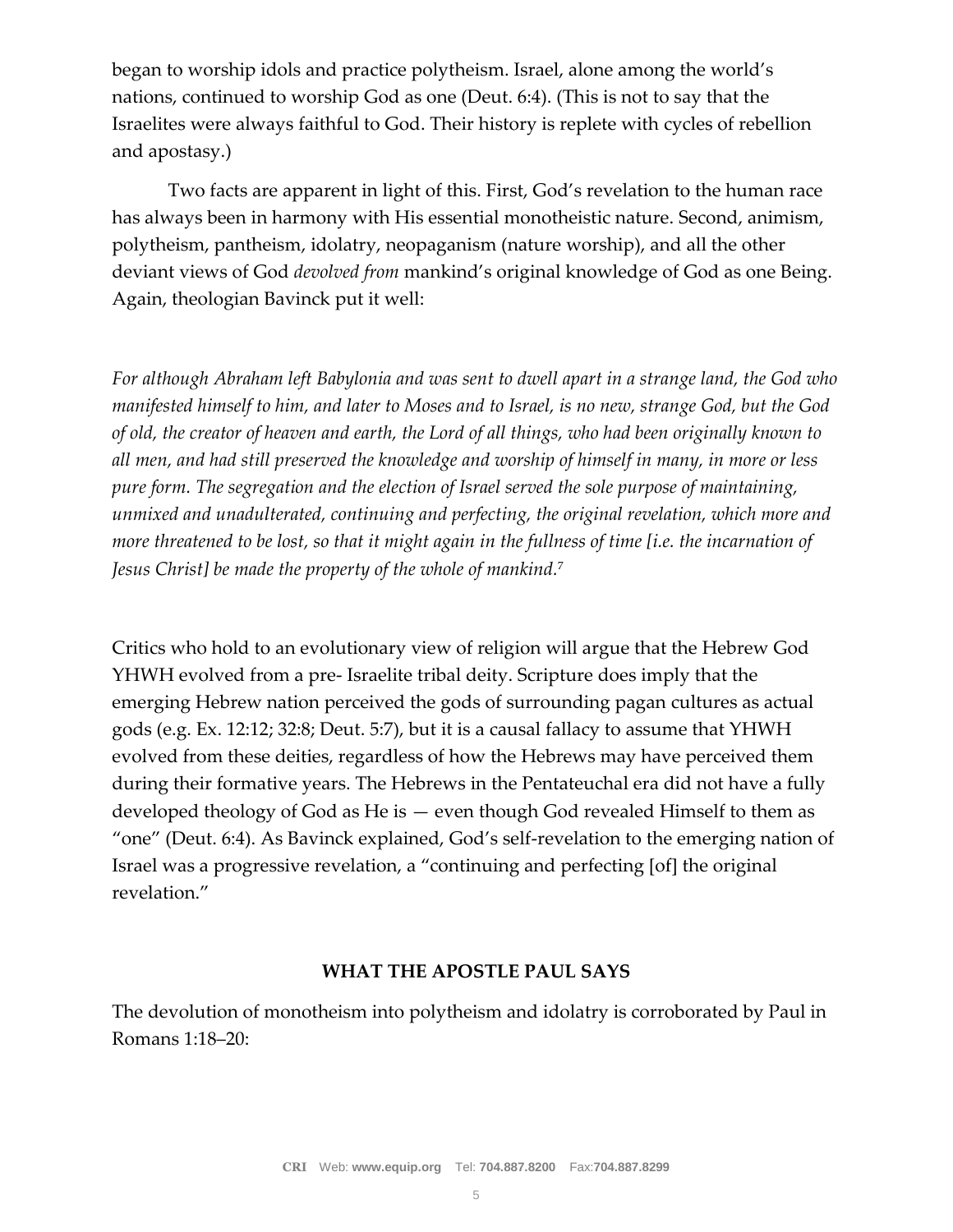*The wrath of God is being revealed from heaven against all the godlessness and wickedness of [people] who suppress the truth by their wickedness. Since what may be known about God is plain to them, because God has made it plain to them. For since the creation of the world God's qualities — his eternal power and divine nature — have been clearly seen, being understood from what has been made, so that men are without excuse.* (NIV)

This passage refers to what theologians call *general revelation*. It reveals that God exists (He created) and certain of His fundamental attributes — His sovereign power, divine nature, and righteous judgment. All this, Paul says, is self-evident in creation (v. 19), and it provides enough information about God so that people are held accountable for how they respond to it. Why? Because, Paul explains, the people who rejected this general revelation actually knew God (v. 21) but willfully chose to "suppress" that knowledge (v. 18). Hence, God considered them "without excuse" (v. 20). Paul goes on to explain in verse 21 through the rest of chapter that the people who "did not think it worthwhile to retain the knowledge of God" (v. 28), revealed through His handiwork in nature, turned to false gods of their own imagination — and sunk into increasing moral degeneration, deserving eternal separation from God (v. 32).

#### **An Unchanging God**

Two things stand out in this passage. First, it confirms monotheism. When Paul writes that "since the creation of the world" certain of God's attributes are revealed in nature, he is referring back to original creation in Genesis 1. In other words, the God who created the Earth, and whom people rejected in favor of false gods, is the same God revealed to the human race from the beginning of their creation.

Second, the Romans 1 passage also confirms the devolution of religion. The historical consequence of rejecting the true God in favor of false gods has been the proliferation of a multitude of counterfeit religions, which have spread across the Earth since the events in Genesis 11. Paul illustrates this (intentionally or not) by sorting his abridged list of idolatrous deities in such a way that, ironically, it resembles the broader devolution of all religion. The people "who suppress the truth" of God (v. 18) chose to worship "images made to look like mortal man and birds and animals and reptiles" — a reversal of the evolutionary model of biological development. Instead of deities represented by images of lower life forms evolving into images of humanlike deities, Paul envisioned the opposite. Deities in pagan religions *devolved* from humanlike idols to mammals and birds and finally to lowly reptiles. When the one true and living God revealed in Scripture is rejected in favor of counterfeit gods, spiritual depravity knows no bounds.